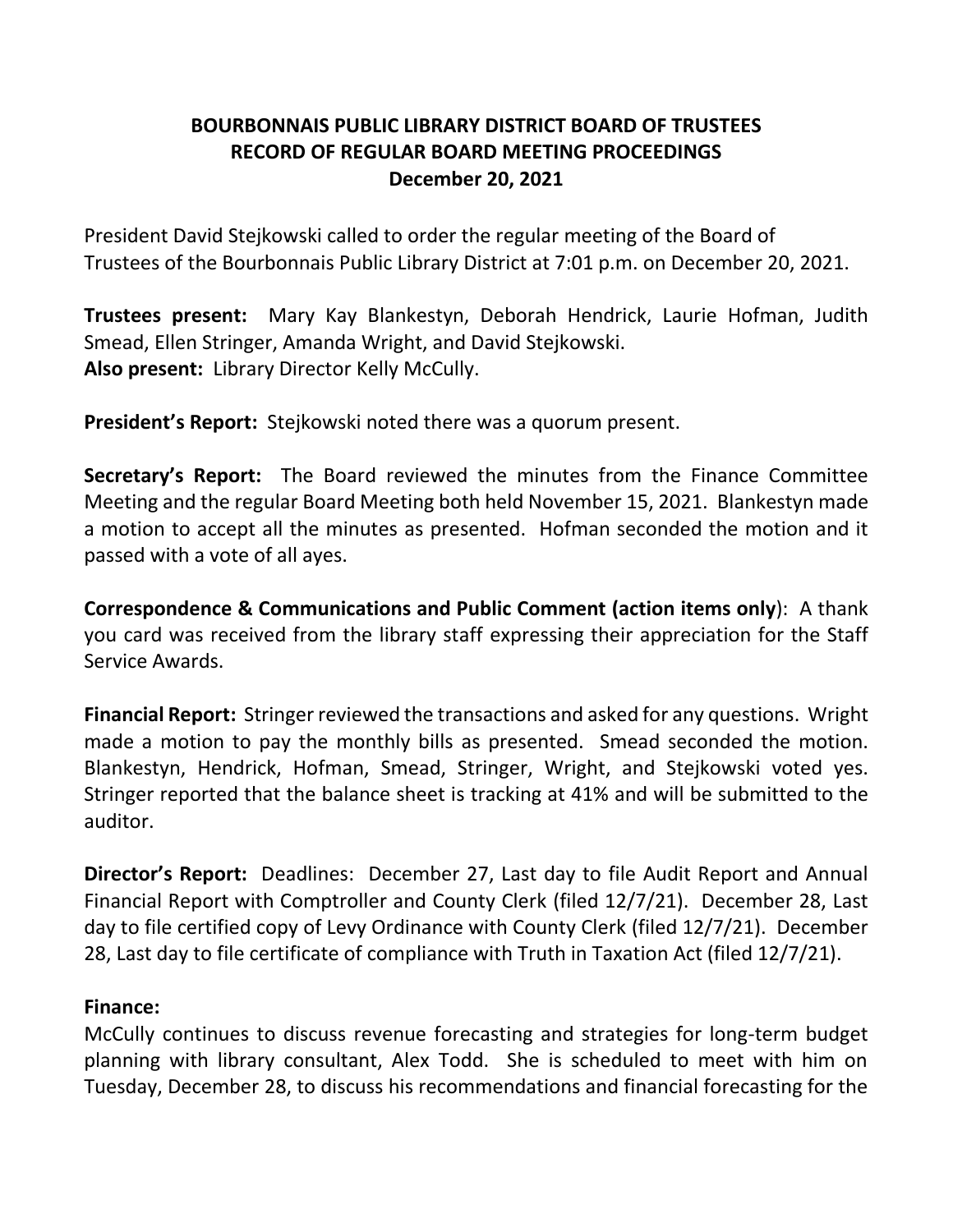Library. McCully will share those recommendations and further information with the Board in January.

## **Personnel:**

McCully worked with HR Source to assess the Custodian position for the Library and to update its job description. The edits for the Custodian position and all other job descriptions will be submitted to the Personnel Committee for final review in January.

McCully continues to work with Kathryn O'Connor, Director of Compensation Services, at HR Source to evaluate suggested pay ranges and benchmarking for the Benchmark Analysis project. This project will help the Library to establish an up-to-date pay grade system and competitive wage structure that takes into account the new budgeting category for BPL of \$1M+. This was last completed in 2019. The analysis will factor in increasing minimum wage rates and cost of living. The goal of the project is to determine a wage structure that is competitive geographically and within the library marketplace.

### **Policy***:*

Review is needed for *Serving Our Public 03-15-Circulation*- Add lending policies for the new video game collection and update loan period for DVD series check outs. Also, review is needed for *Trustees & Legal Requirements 01-09-Organizational Chart*- Update title for Custodian to Facilities Coordinator.

# **Continuing Education:**

Eighteen staff members attended the staff training day on Friday, December 3. In the morning, library staff attended a virtual training session on providing services to patrons that are homeless and compassion fatigue presented by Ryan Dowd of the Homeless Library Training Institute. In the afternoon, each library department presented an overview of their services and the "why" behind their work. Staff participated in team building exercises where they completed a shelving relay and a Show and Tell exchange.

### **Programming:**

Upcoming programs include the Adult Winter Reading Program, December 2021 to February 2022, Winter Solstice Celebration at 3:30 p.m. to 4:45 p.m. on Tuesday, December 21, New Year's Crafts for Kids at 1:30 p.m. on Thursday, December 30, More Than a Word, a Kanopy documentary screening at 6:30 p.m. on January 20, and Evening Yoga at 6:00 p.m. to 7:00 p.m. January 13 and January 27.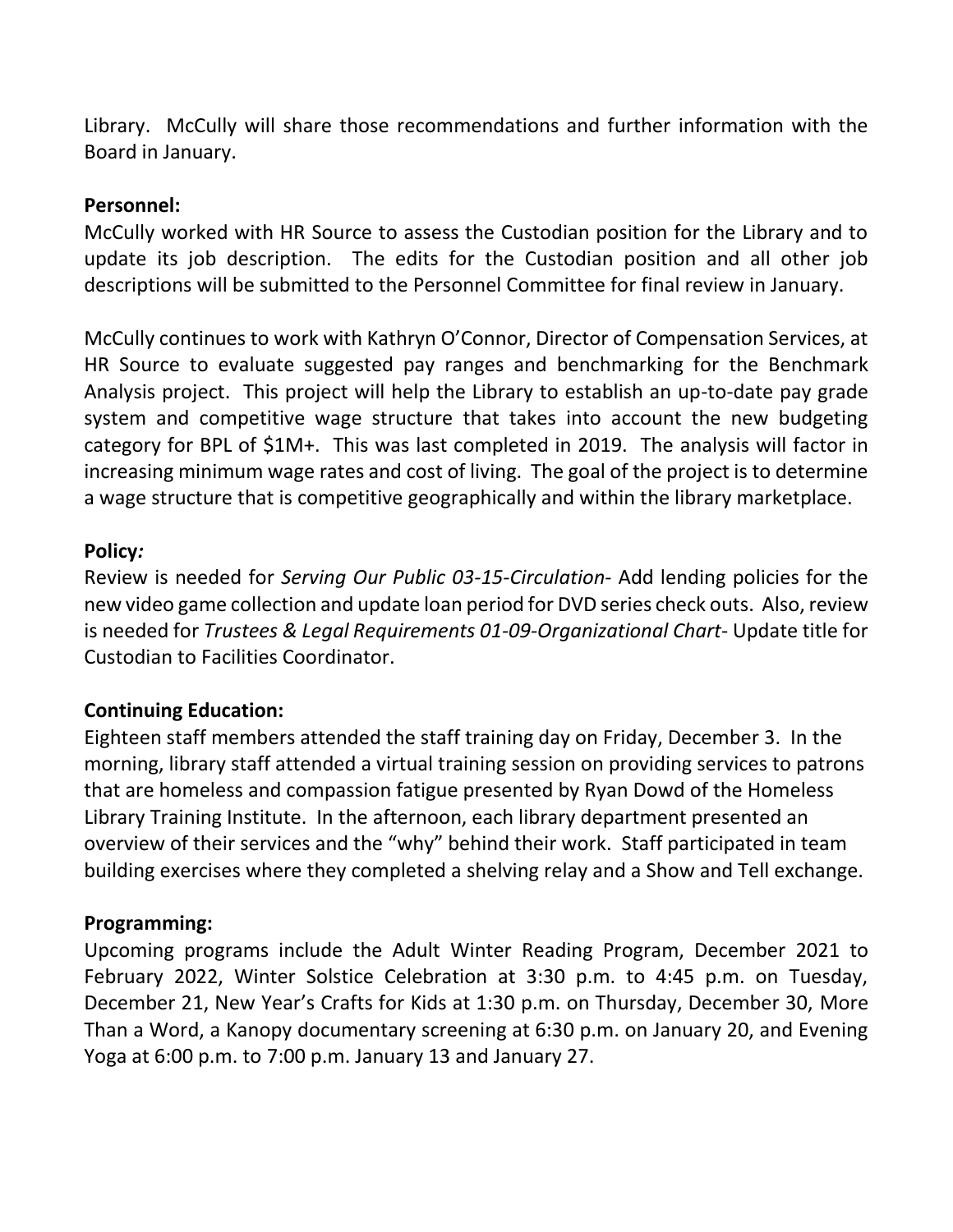## **Holiday Closures:**

The Library will be closed Friday, December 24, and Saturday, December 25, for the Christmas holidays and Friday, December 31, and Saturday, January 1, for the New Year's holidays.

#### **Committee Reports:**

**Personnel:** None. **Finance:** None. **Policy:** None. **Building and Grounds:** None. **Long Range Planning:** None.

### **Unfinished Business:**

Discuss Library Response to Illinois COVID-19: McCully reported the library staff feels comfortable with the COVID-19 procedures now in place. Curbside pick-up is still available for patrons, and the Library continues to follow the CDC and IDPH Guidelines. McCully will monitor this ongoing situation.

#### **New Business:**

Review minutes of closed sessions: McCully shared that there were two closed sessions. The director's evaluation was discussed in Executive Session on May 17, 2021, and a personnel issue was discussed in Executive Session on October 18, 2021. The minutes will remain closed.

**Executive Session:** A motion was made by Blankestyn to move into Executive Session to discuss a personnel issue at 7:14 p.m. Smead seconded the motion and it passed with a vote of all ayes.

Hendrick moved that the Board return to regular session at 7:29 p.m. Wright seconded the motion and it passed with all ayes.

**Public Comment:** None.

**Adjournment:** Blankestyn made a motion to adjourn the meeting at 7:30 p.m. Stringer seconded the motion and it passed with a vote of all ayes.

Respectfully submitted,